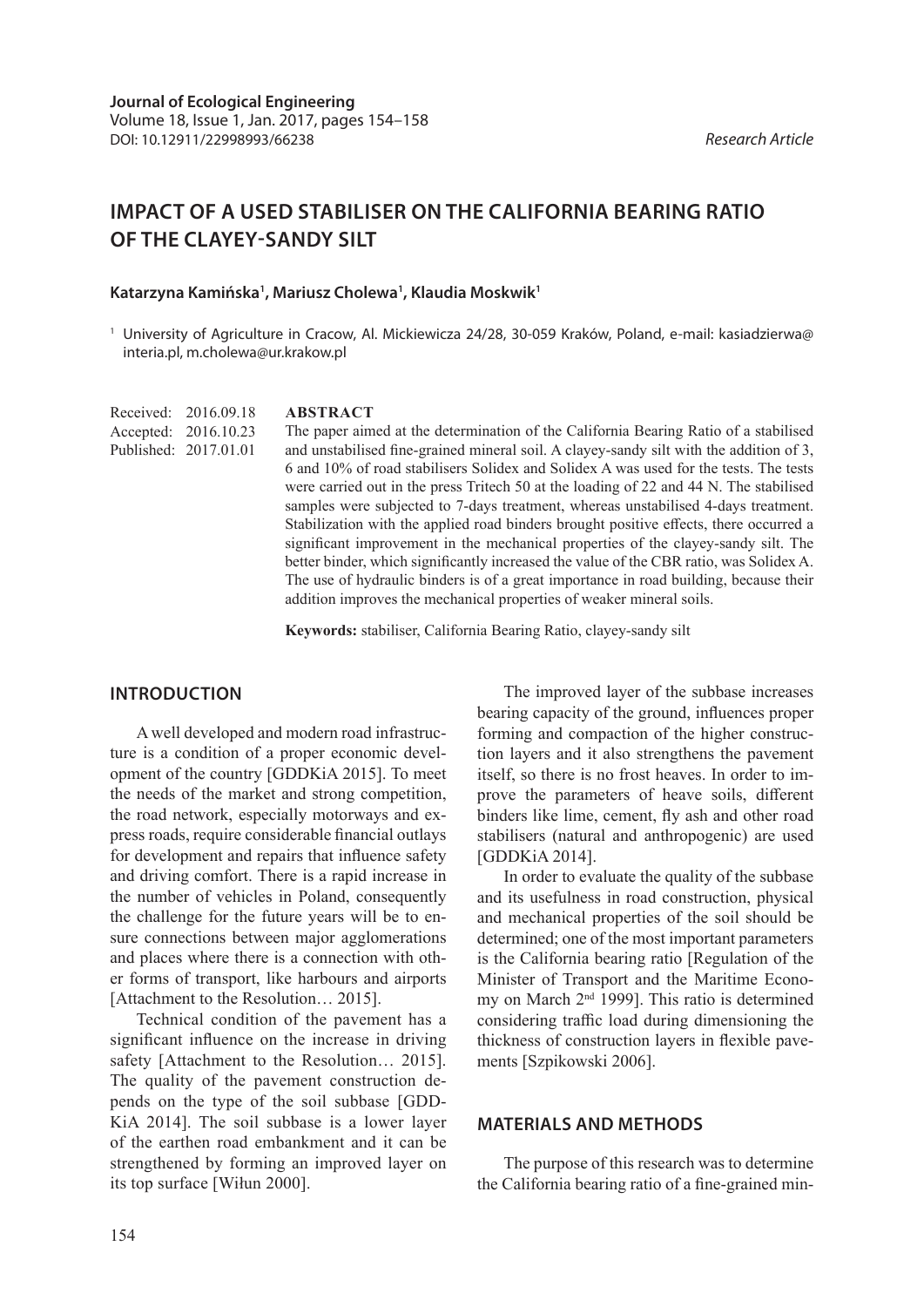eral soil and its mixtures with the addition of road stabilisers. Based on granulation of the tested soil, taken from Wrocławska Street in Cracow, was classified as clayey-sandy silt (Table 1) [PN-EN ISO 14688–2]. Two mineral road binders – Solitex and Solitex A – were used in the amount of 3.6 and 10%, in relation to dry mass of the soil [PN-S-96012:1997].

Silt and sand fractions dominated in the soil – their content was adequately 46 and 46.6%; there was rather small clay fraction content (7.2%) and trace amount of gravel fraction (Table 1). Based on the uniformity coefficient the silt was classified as well grained soil (Cu>15). Whereas because of the values of plastic and liquid limits the state of the soil was plastic [Wiłun 2000, Myślińska 1998]. Optimal moisture content, determined in Proctor's apparatus, was 10.2% and the maximum dry density  $p_{ds}$  was 2.02 g⋅cm<sup>-3</sup>.

The values of passive capillary, sand equivalent and the content of grains below 0.075 and 0.02 m classify silt as a very heave soil [PN-S-02205:1998].

In road construction mineral binders such as Solitex can be used, among other things, for strengthening the subbase of the road pavement or improving soils in embankments, according to the requirements in [PN-S-96012:1997, PN-S-02205:1998, Technical specification 2013].

Solitex stabilisers contain binding materials based on cement or hydrated lime, lime and siliceous fly ashes from coal combustion and mineral components [Material safety data sheet 2014].

The tests were carried out on cylindrical samples 17.5 cm high and 15.0 cm in diameter, which were formed in Proctor's apparatus using standard compaction energy and so-called CBR moisture content (Table 3), which is lower than optimal moisture content and equals 99% of maximum dry density [PN-S-02205: 1998].

CBR tests were carried out in Tritech 50 Press, with the load of 22 and 44 N, using a plunger that was 5 cm in diameter (Fig. 1). After the unstabilised samples (clayey-sandy silt without any binders) were formed they were immersed in water for 4 days. In case of the stabilized samples there were two methods of 7-day curing. In the first series once the samples were formed they were kept at room temperature for 3 days and then immersed in water for 4 days. In the second series for the first 3 days the samples were also kept at room temperature, but for the next 4 days they were subjected to freeze-thaw cycles (Table 2).

One cycle is 8-hour freezing at  $-23^{\circ}$  C and 16hour thawing in water at room temperature.

The bearing ratio was calculated using the following formula [Pisarczyk 2014]:

$$
CBR = \frac{P}{Pp} \cdot 100 \, [%]
$$
 (1)

where:  $p -$  pressure required to penetrate soil with a plunger of 20  $\text{cm}^2$  area to a depth of 2.5 mm or 5.0 mm using constant velocity of 1.25 mm∙min-1, [MPa]  $p_p$  – comparative pressure that equals 7 MN∙m-2 when the plunger is at a depth of 2.5 mm and 10 MN∙m-2 when it is at 5.0 mm

**Table 1**. Physical properties of the clayey-sandy silt

| Soil parameters                           | Symbol    | Unit                 | Value                 |  |
|-------------------------------------------|-----------|----------------------|-----------------------|--|
| Fraction content:                         |           |                      |                       |  |
| - gravel $2-63$ mm                        | Gr        |                      | 0.2                   |  |
| $-$ sand 0.063 $-$ 2 mm                   | Sa        | $\%$                 | 46.0                  |  |
| - silt 0.002 - 0.063 mm                   | Si        |                      | 46.6                  |  |
| - clay $\leq 0.002$ mm                    | CI        |                      | 7.2                   |  |
| Name according to [PN-<br>EN ISO 14688-21 | saclSi    |                      | clayey-<br>sandy silt |  |
| Uniformity coefficient                    | Cu        |                      | 37                    |  |
| Specific density                          | $P_{s}$   | $g$ cm <sup>-3</sup> | 2.67                  |  |
| Maximum dry density                       | $P_{ds}$  | $q$ cm <sup>-3</sup> | 2.02                  |  |
| Optimal moisture content                  | OMC       |                      | 10.2                  |  |
| Sand equivalent                           | <b>SE</b> | $\%$                 | 11.1                  |  |
| Passive capillary                         |           |                      | 1.34                  |  |
| <b>Plastic limit</b>                      | PL        | $\%$                 | 11.2                  |  |
| Liquid limit                              | LL        |                      | 19.8                  |  |



**Figure 1**. Sample after plunger penetration (laboratory of the Department of Hydraulic Engineering and Geotechnics)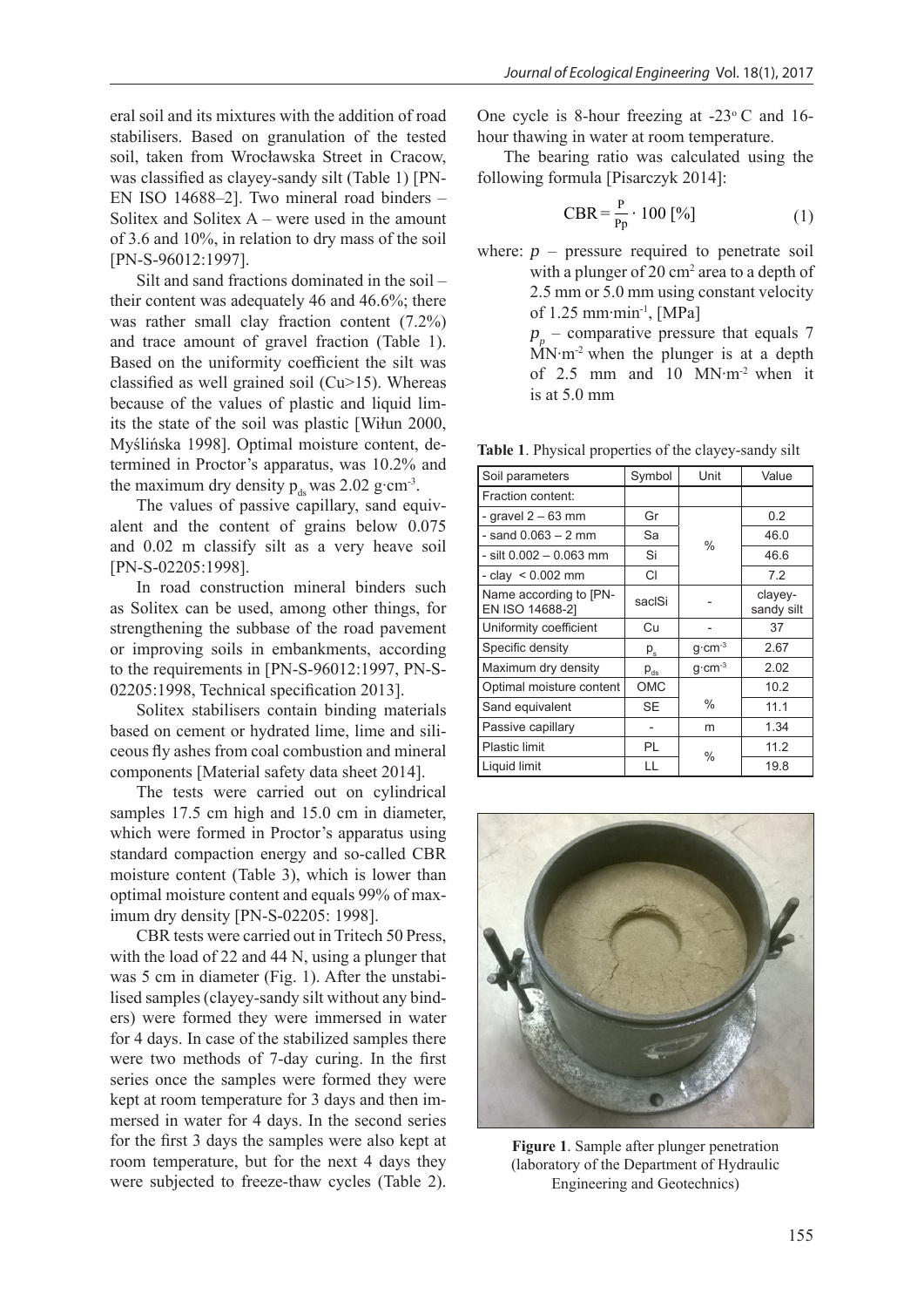|                                        | Stabiliser      | Curing of samples |                                           |  |
|----------------------------------------|-----------------|-------------------|-------------------------------------------|--|
| Soil                                   | addition<br>[%] | Time<br>[days]    | Method of curing                          |  |
| Clayey-sandy<br>silt                   |                 | 4                 | 4 days fully<br>immersed in water         |  |
| I <sup>st</sup> series                 |                 |                   |                                           |  |
| Mixtures with:<br>Solitex<br>Solitex A | 3               |                   | 3 days in a room                          |  |
|                                        | 6               |                   | temperature then 4<br>days fully immersed |  |
|                                        | 10              |                   | in water                                  |  |
| Il <sup>ed</sup> series                |                 |                   |                                           |  |
| Mixtures with:<br>Solitex<br>Solitex A | 3               |                   | 3 days in a room                          |  |
|                                        | 6               |                   | temperature then<br>freeze-thaw cycles    |  |
|                                        | 10              |                   | for 4 days                                |  |

**Table 2.** Curing of samples before the bearing ratio test

**Table 3**. CBR moisture content of the tested soils

| Soil                      | Stabiliser addition<br>[%] | <b>CBR</b> moisture<br>content [%] |  |
|---------------------------|----------------------------|------------------------------------|--|
| Clayey-sandy silt         |                            | 9.40                               |  |
| Mixture with<br>Solitex   | 3                          | 9.60                               |  |
|                           | հ                          | 10.70                              |  |
|                           | 10                         | 10.20                              |  |
| Mixture with<br>Solitex A | 3                          | 10.60                              |  |
|                           |                            | 11.20                              |  |
|                           | 10                         | 10.00                              |  |



**Figure 2**. Tritech 50 press (laboratory of the Department of Hydraulic Engineering and Geotechnics)

## **RESULTS AND DISCUSSION**

The results of bearing ratio tests of the silt are presented in Table 4. It can be noticed that directly after compaction the bearing ratio was higher  $(22.6\% - 24.5\%)$  than after four days of soaking in water  $(14.9\% - 15.7\%)$ . It indicates high sensitivity of the soil to changes in moisture content.

Table 5 and Figures 3 and 4 present the values of the bearing ratio in relation to different methods of curing, time and percentage addition of the stabiliser.

The bearing ratio of the unstabilised soil had the lowest value in relation to the stabilized soil. In case of 3, 6 and 10% addition of the stabilizer the bearing ratio values increased several times.

The differences between the values of the bearing ratio of samples stabilized using Solitex and Solitex A increased along with the increase in binder addition and time of curing. In case of samples with 3% addition of Solitex A directly after compaction at the load of 22 and 44 N the bearing ratio was 1.02-times and 1.05-times higher than in case of 3% addition of Solitex. After 7 days of soaking in water these values were adequately 2.15-times and 2.33-times higher than the previous ones. After freeze-thaw cycles the bearing ratio of samples stabilised using Solitex A were adequately 1.8-times and 1.87-times higher than in case of Solitex.

Samples with 6% addition of Solitex A directly after compaction at the load of 22 and 44 N had the bearing ratio 1.07-times and 1.14-times higher than in case of Solitex addition. After 7-day curing, these values increased 3.4-times and 3.5-times in case of soaking in water and 1.3-times and 1.2-times in case of freeze-thaw cycles.

The bearing ratio of samples with 10% addition of Solitex A directly after compaction at the load of 22 and 44 N was 1.5-times higher than in case of Solitex addition. After 7-day curing these values increased 2.1-times and 2.3-times in case of soaking in water and 2-times and 2.1-times in case of freeze-thaw cycles.

**Table 4**. Bearing ratio of the clayey-sandy silt

| Load<br>[N] | Bearing ratio CBR [%]        |                                        |  |
|-------------|------------------------------|----------------------------------------|--|
|             | directly after<br>compaction | after four days of<br>soaking in water |  |
| 22          | 24.5                         | 15.7                                   |  |
| 44          | 226                          | 14 9                                   |  |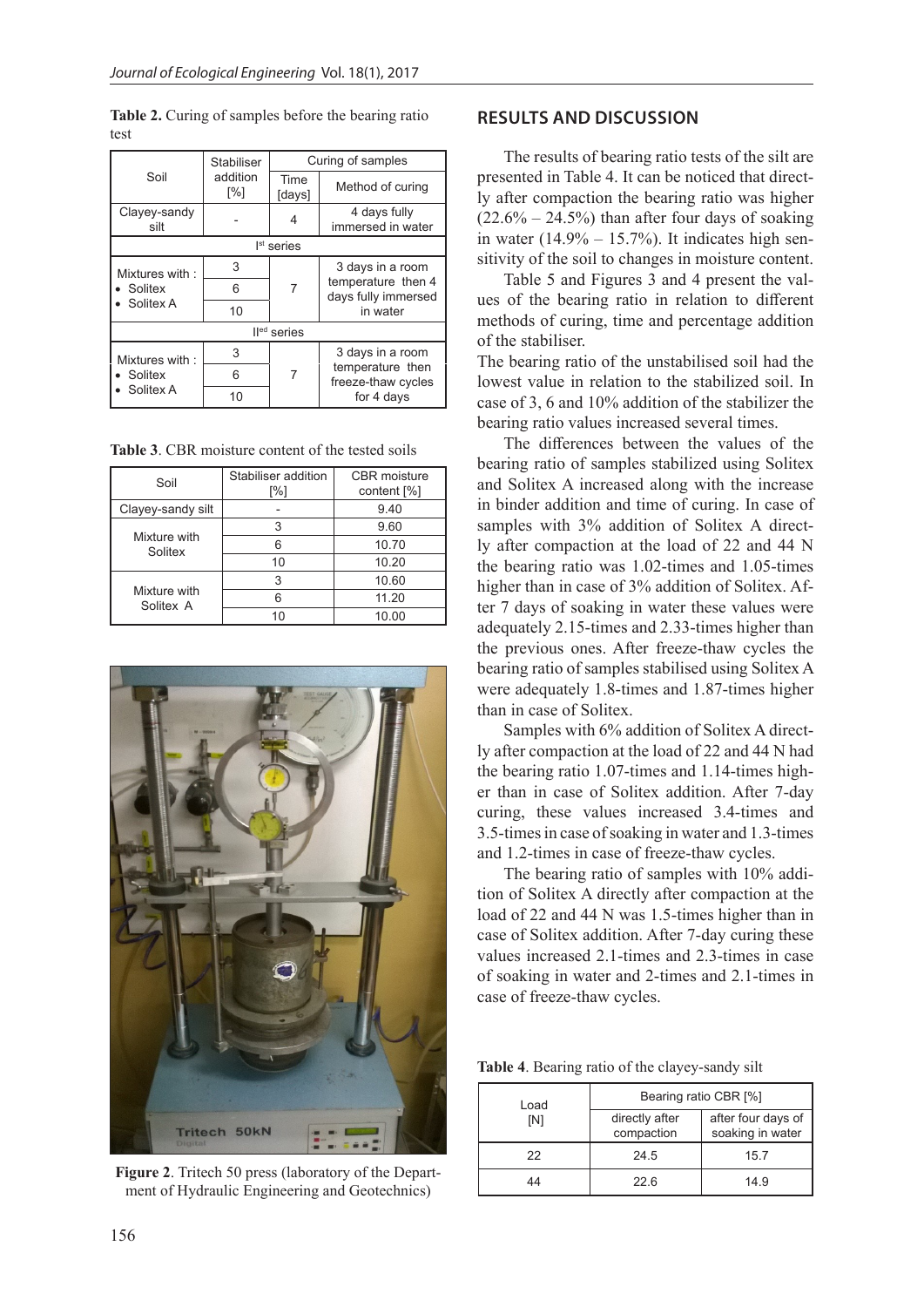| Soil with the<br>binder: | Addition<br>[%] | Bearing ratio CBR [%]     |      |                         |       |              |      |
|--------------------------|-----------------|---------------------------|------|-------------------------|-------|--------------|------|
|                          |                 | Time of curing [days]:    |      |                         |       |              |      |
|                          |                 | directly after compaction |      | I <sup>st</sup> series* |       | Iled series* |      |
|                          |                 | 22 N                      | 44 N | 22 N                    | 44 N  | 22 N         | 44 N |
| Solitex                  | 3               | 25.3                      | 27.5 | 24.1                    | 21.8  | 12.6         | 11.4 |
|                          | 6               | 29.7                      | 26.9 | 33.4                    | 31.0  | 26.7         | 24.4 |
|                          | 10              | 31.3                      | 33.0 | 64.6                    | 60.5  | 43.4         | 43.3 |
| Solitex A                | 3               | 25.7                      | 28.8 | 51.8                    | 50.9  | 22.8         | 21.3 |
|                          | 6               | 31.7                      | 30.7 | 113.9                   | 109.6 | 34.9         | 29.3 |
|                          | 10              | 48.5                      | 48.4 | 135.4                   | 136.8 | 86.9         | 91.1 |

**Table 5**. Bearing ratio of the tested soils

\* see chapter materials and methods



**Figure 3**. The bearing ratio of the tested samples in relation to the time of curing, type and addition of the binder at the load of 22 N



**Figure 4**. The bearing ratio of the tested samples in relation to the time of curing, type and addition of the binder at the load of 44 N